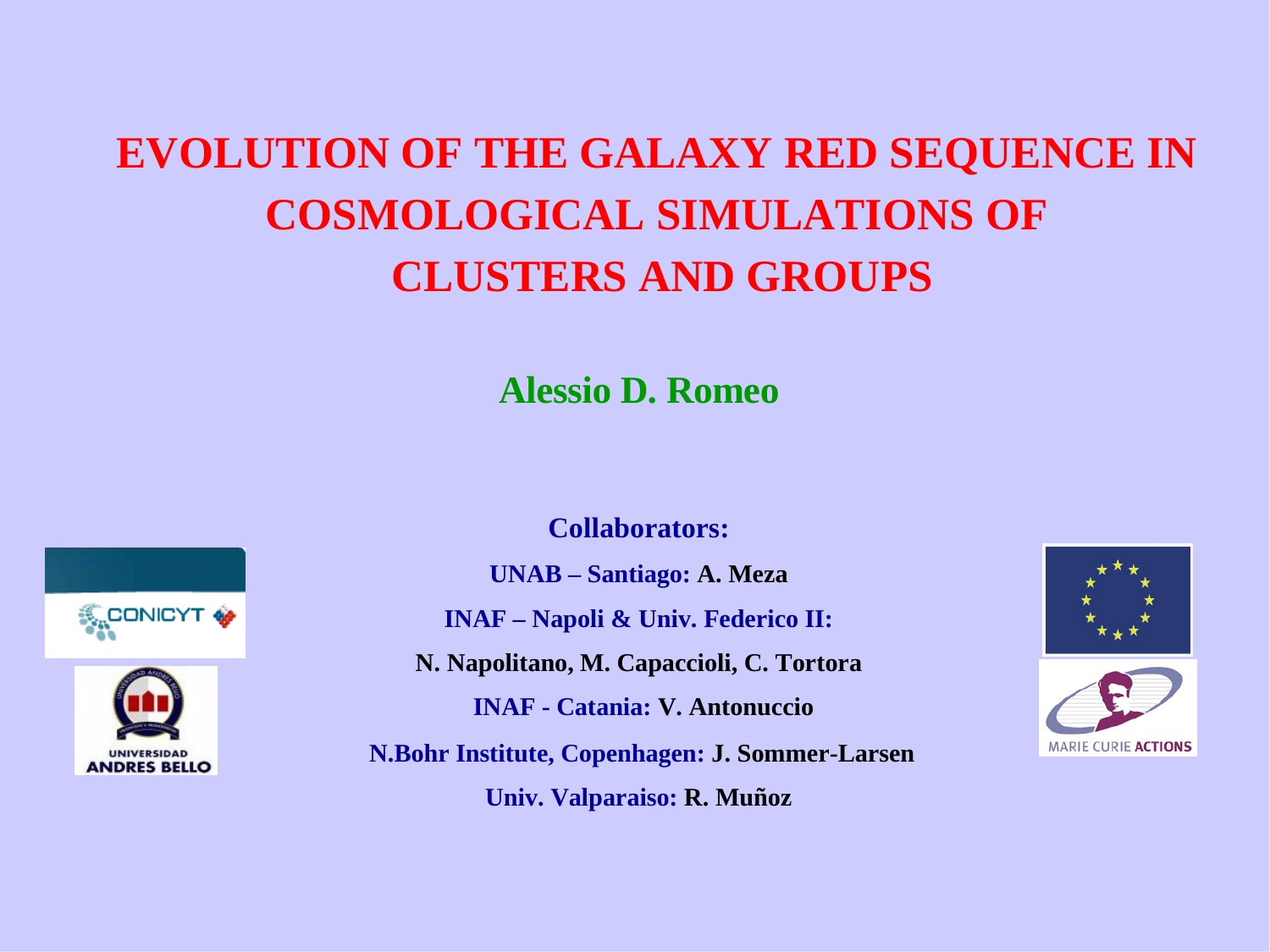#### Why are we interested in modelling the Red Sequence ?

RS constrains epoch and duration of star formation activity  $\rightarrow$  help to solve the puzzle: More massive ellipticals are the last to get assembled... but their stellar populations are the oldest (= *fossil*/*archaeological DOWNSIZING*)

The early-type CMR is a useful discriminant between the two competing theories of elliptical galaxy evolution:

• **Passive evolution/Monolithic** collapse at high redshift a tight, constant slope CM up to high *z* consistent with a synchronous starburst and then passive evolution = slow ageing & reddening (Kodama et al. 1998)

#### • **Dynamic evolution/Hierarchical merger**

RS slope flattens with *z* because more massive Ell. form from the (selective) mergers of more massive (metal rich) discs (Kauffmann & Charlot 1998)

*Caveat (Kaviraj et al. 2005): the elliptical-only CMR (monolithic biased) does not take into account the late-type progenitors at high z…*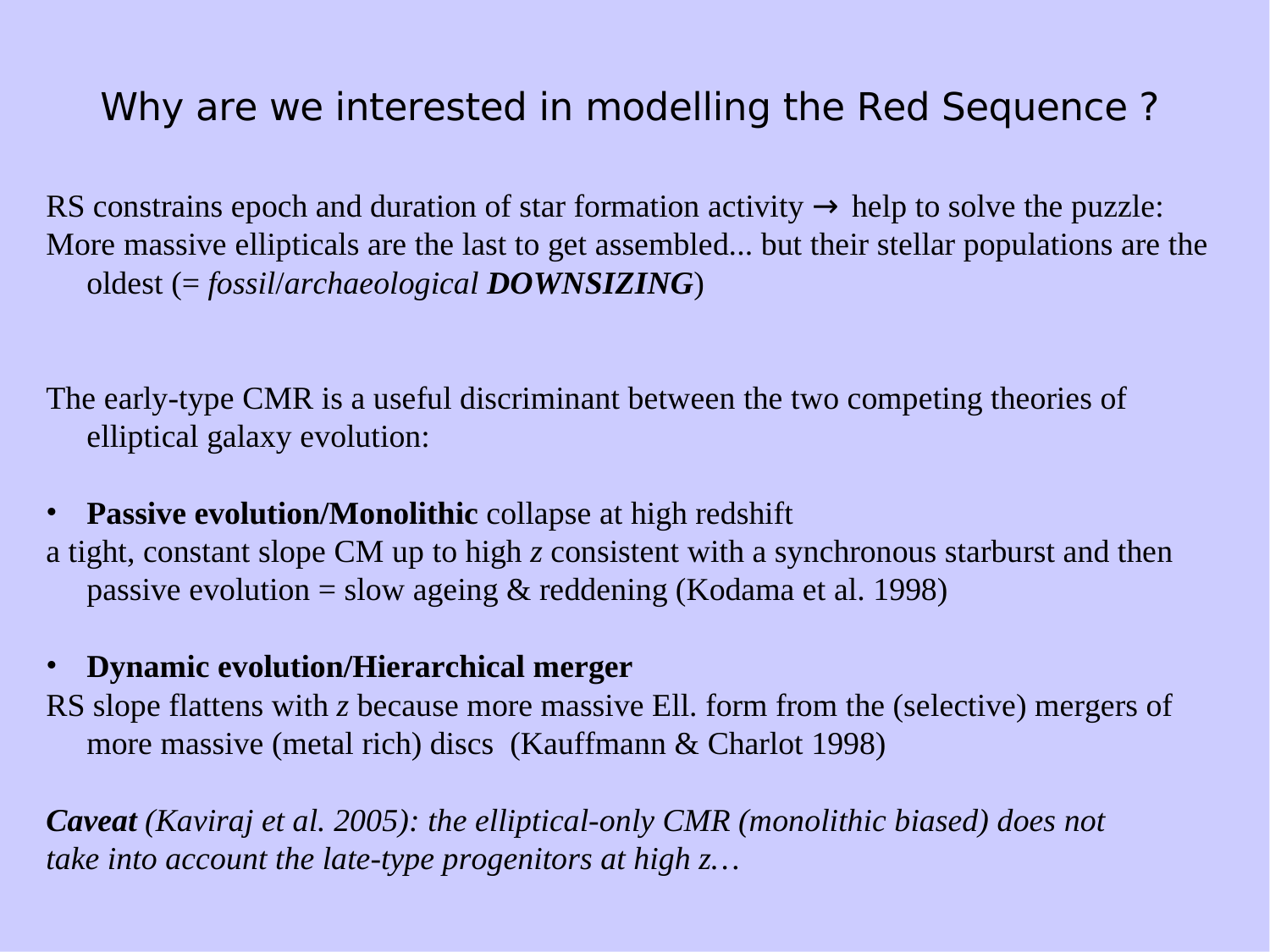### **COSMOLOGICAL + HYDRODYNAMICAL SIMULATIONS**

## ΛCDM "standard" model, N-body code

(*Fly,* Catania group):  $\Omega_m = 0.3$ ,  $\Omega_{\Lambda} = 0.7$ ,  $h = 0.7$ ,  $z_i = 40$ ,  $f_b = 0.15$ 

#### **+**

 TreeSPH (Lagrangian) hydro-dynamical code (Copenhagen group):

mass resolution  $m_{DM}$ =18 (2.3) x10<sup>8</sup> *h*<sup>-1</sup> M<sub>sun</sub>,  $m_{SPH}$ = $m_*$ =2.5 (0.3) x10<sup>8</sup> *h*<sup>-1</sup> M<sub>sun</sub> Completeness limit:  $M_{\text{V}}$  = -17 /-15,  $M_{\text{K}}$  = -20 /-17.5

softening: 1.4-2.8 (stars) and 2.7-5.4 (DM) *h* −1 kpc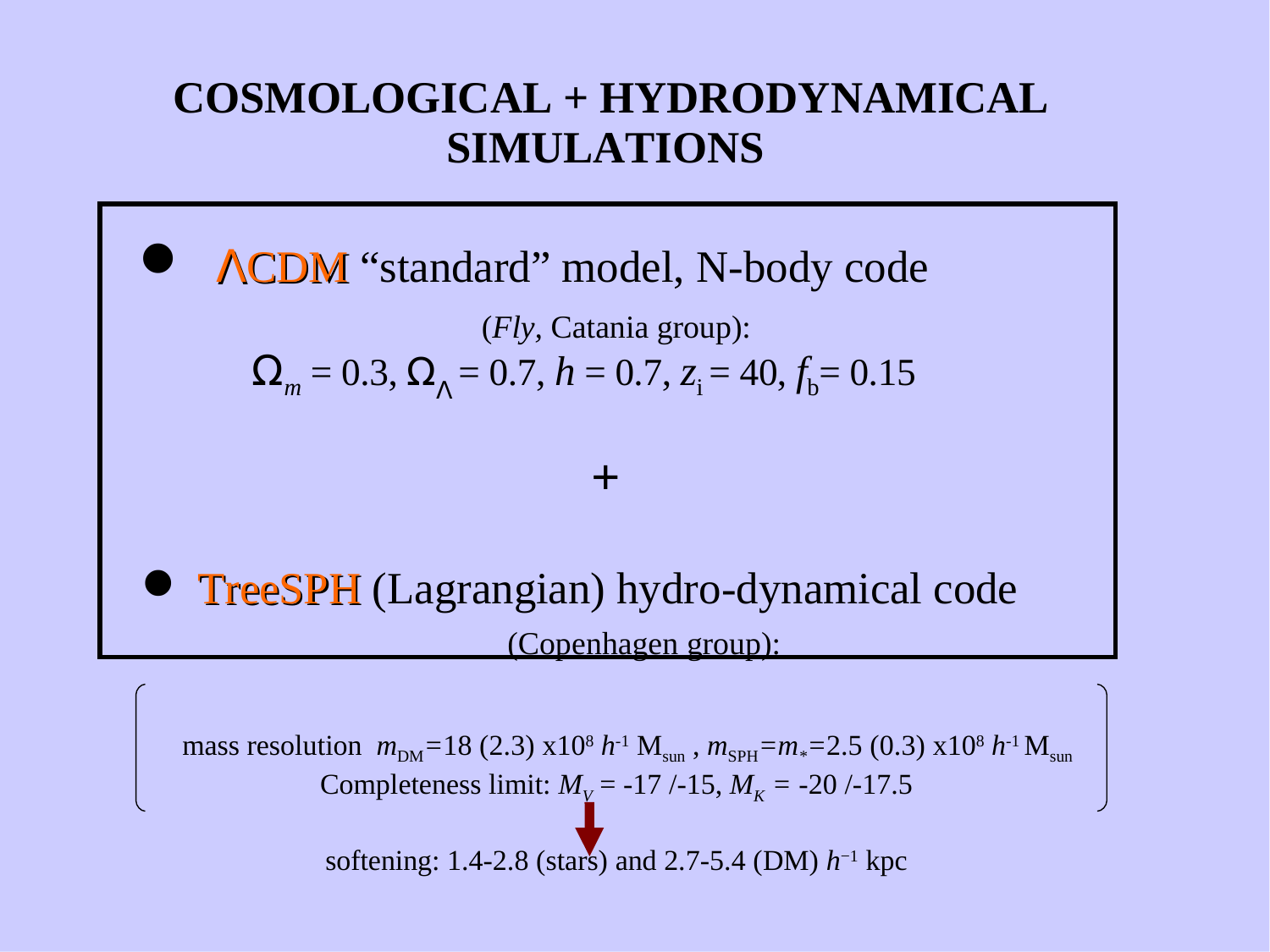**Gas** hydrodynamics (thermal & chemical): non-gravitational heating + radiative cooling  $\leftrightarrow$ coupled "self-consistently" with **galaxies**:



- radiative metal-dependent cooling: Bremsstrahlung + lines
- star formation: Salpeter or Arimoto-Yoshii (top-heavier) IMF
- SN-II & Ia feedback
- stochastic chemical evolution: recycling of H, He, C, N, O, Mg, Si, S, Ca, Fe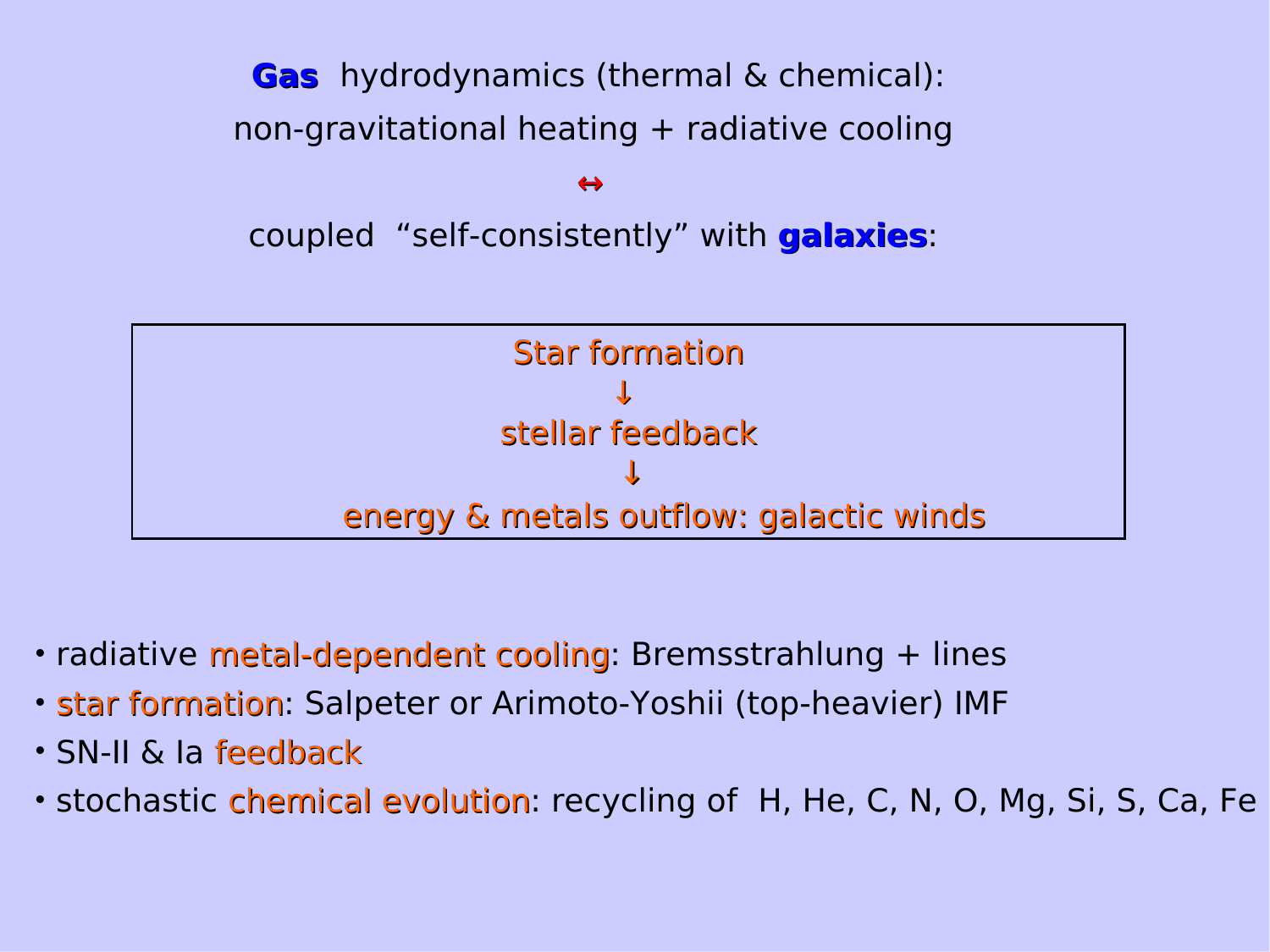Top-heavy IMF + Strong feedback  $(70\%$  SN II  $\rightarrow$  galactic "super" winds)

#### balance cooling  $\rightarrow$  reproduce ICM properties: L<sub>x</sub>-T, S(r), f<sub>cold</sub>, Z<sub>Fe</sub>(r), ICMLR

by removing low-S, over-X-ray emitting central gas

& spreading more efficiently metals up in the ICM (Romeo et al., 2006, MNRAS 371, 548 ) <sup>2</sup>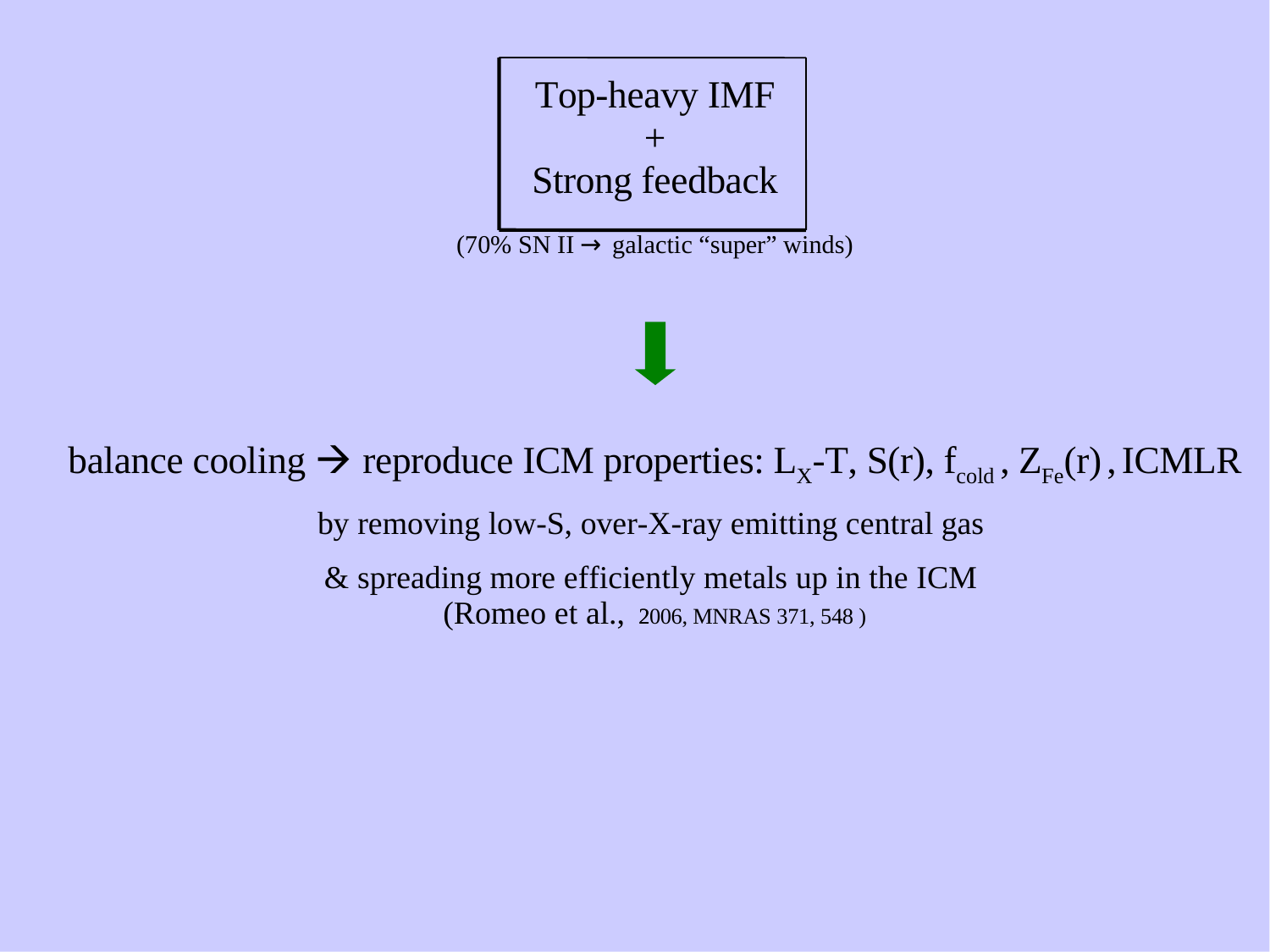Top-heavy IMF + Strong feedback

balance cooling  $\rightarrow$  reproduce ICM properties: L<sub>x</sub>-T, S(r), f<sub>cold</sub>, Z<sub>Fe</sub>(r), ICMLR by removing low-S, over-X-ray emitting central gas & spreading more efficiently metals up in the ICM (Romeo et al., 2006, MNRAS 371, 548 ) 2

but also  $\rightarrow$  deficiency of bright (M\*+2) galaxies

*Bottom-line: no unique model for both gas and galaxies*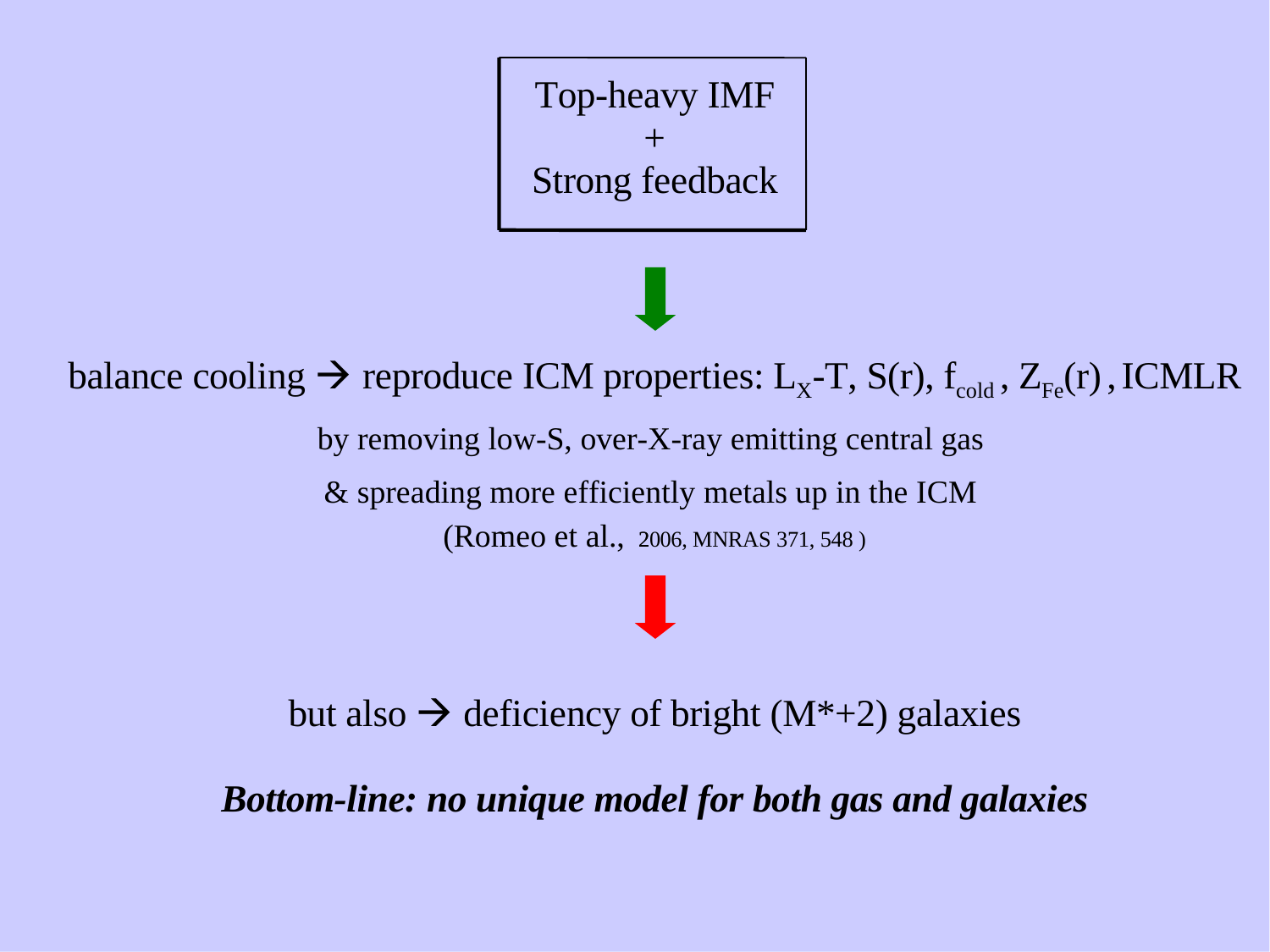Top-heavy IMF + Strong feedback

balance cooling  $\rightarrow$  reproduce ICM properties: L<sub>x</sub>-T, S(r), f<sub>cold</sub>, Z<sub>Fe</sub>(r), ICMLR by removing low-S, over-X-ray emitting central gas & spreading more efficiently metals up in the ICM (Romeo et al., 2006, MNRAS 371, 548 ) 2

but also  $\rightarrow$  deficiency of bright (M<sup>\*+2</sup>) galaxies

*Bottom-line: no unique model for both gas and galaxies*

*solution: AGN feedback ?!?*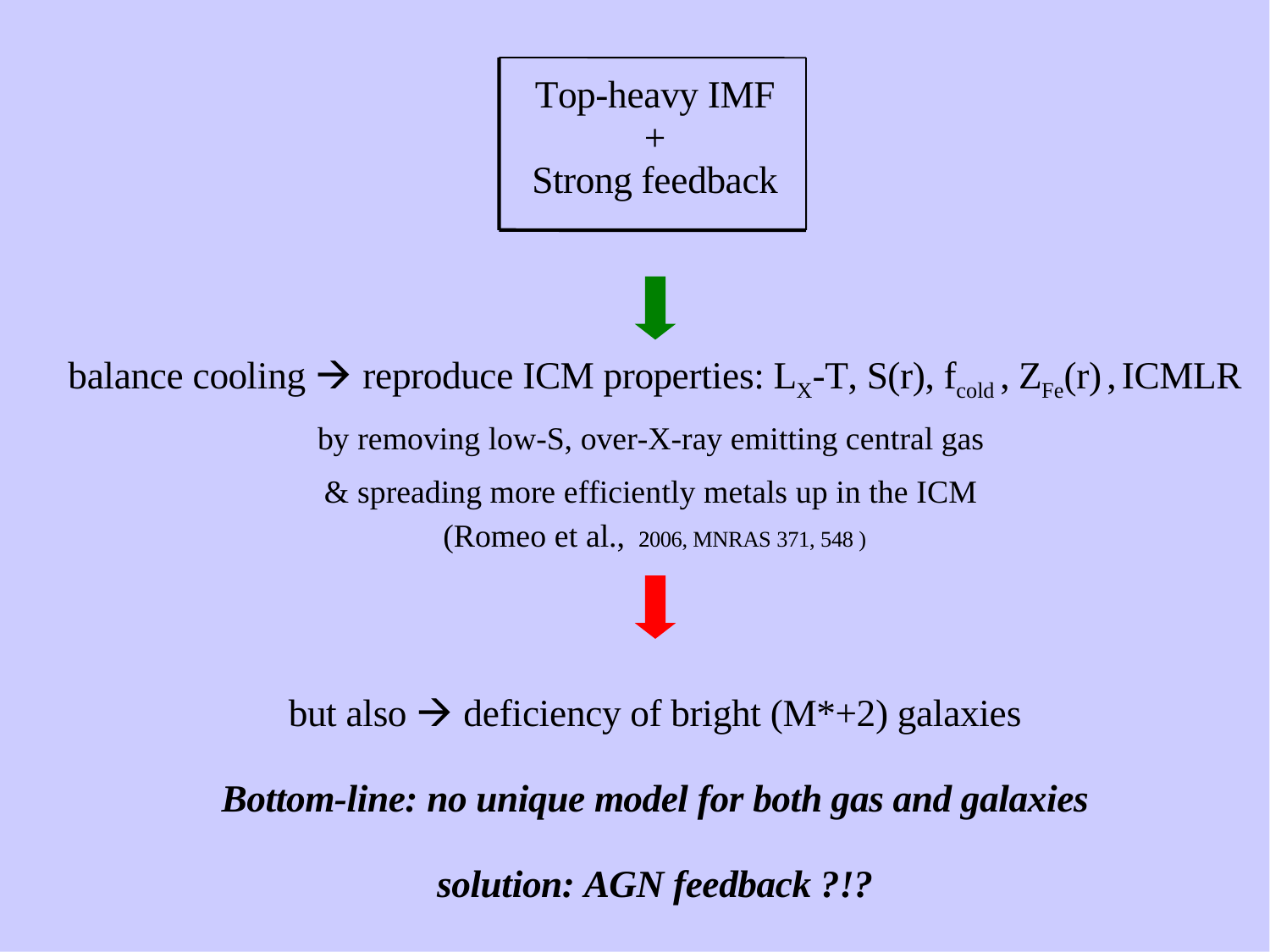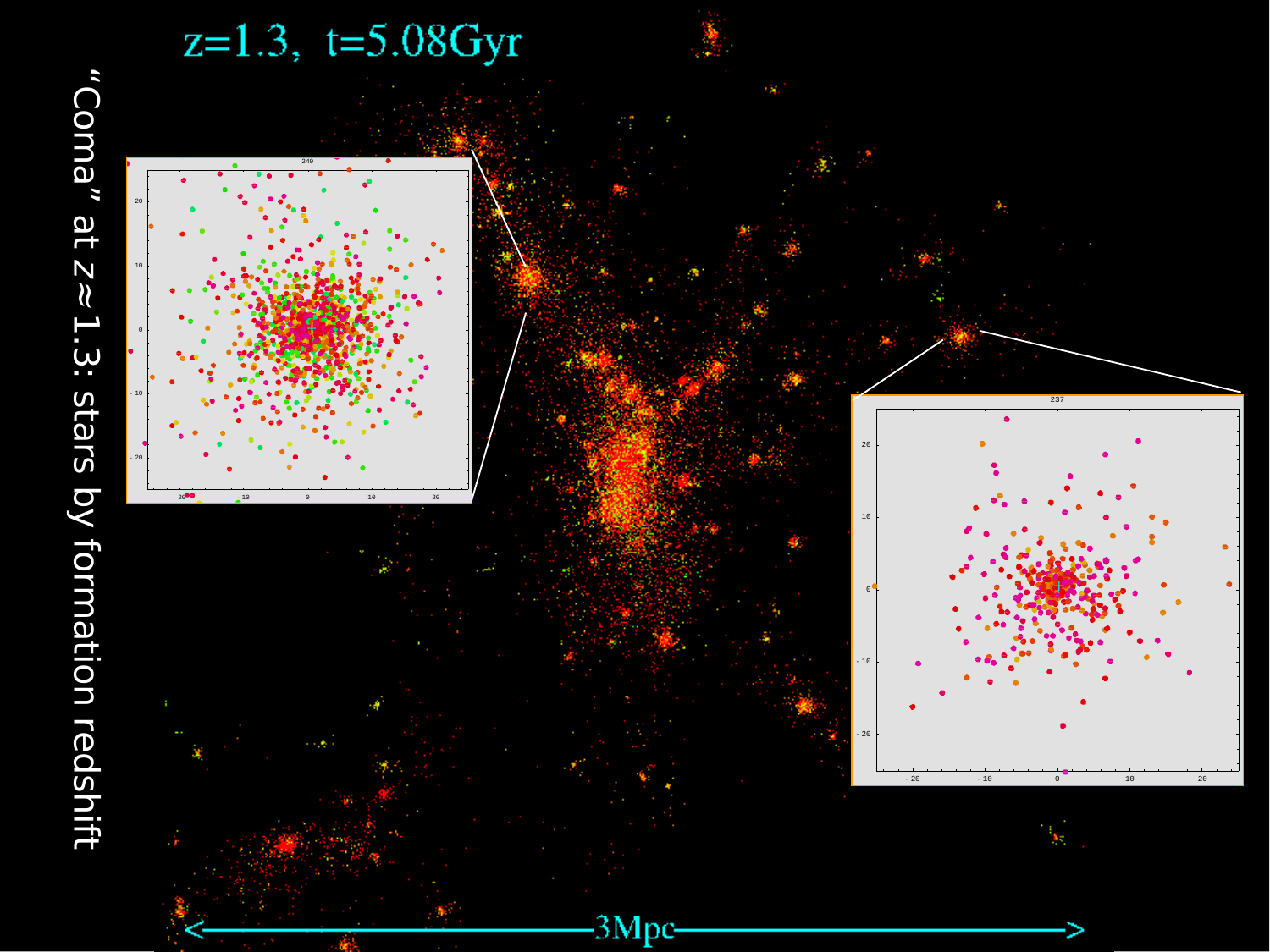#### **Which driver for RS build-up? Metallicity, SSFR…**

Colour-Magnitude Metallicity-Mass

(cfr. Bower et al. 1992, Terlevich et al. 2001) (

Metallicity alone does **not** shape the RS as a peculiar locus in the CM plane

The tight CMR might be a combination of age/metallicity if younger are metal rich Ferreras, Charlot, Silk (1999)

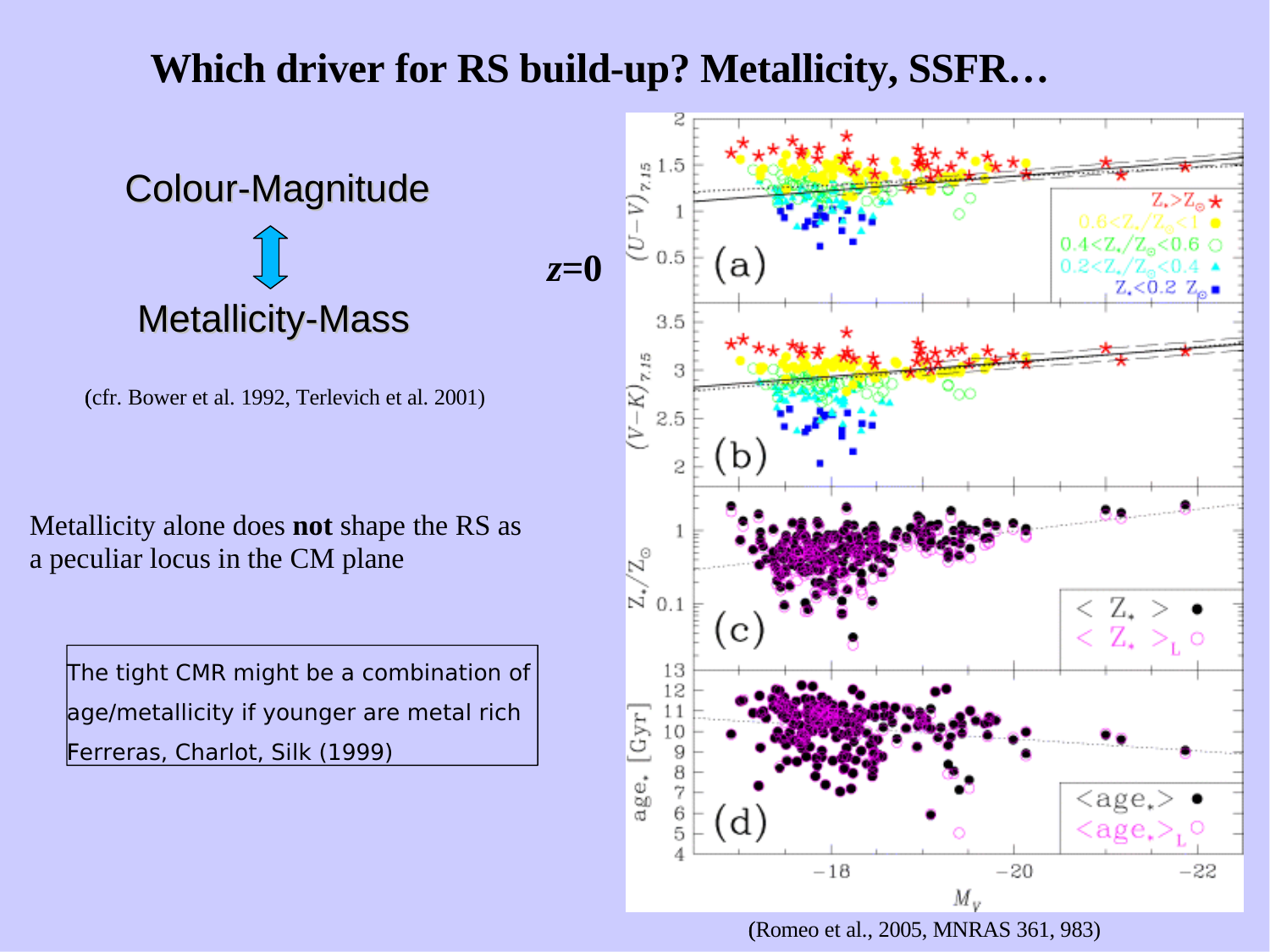#### **Which sample for defining the RS ? The "tale of two sequences"…**





 $\mathbf{SFR/M}_{*} = M_{\alpha} \text{ yr}^{-1}/10^{10} M_{\alpha}$ 

- **RS** fit: early-type selection from  $\sigma_{v}$  colour plane, with 2-sigma clipping
- "Dead sequence" (**DS**): all galaxies with no SF over the last Gyr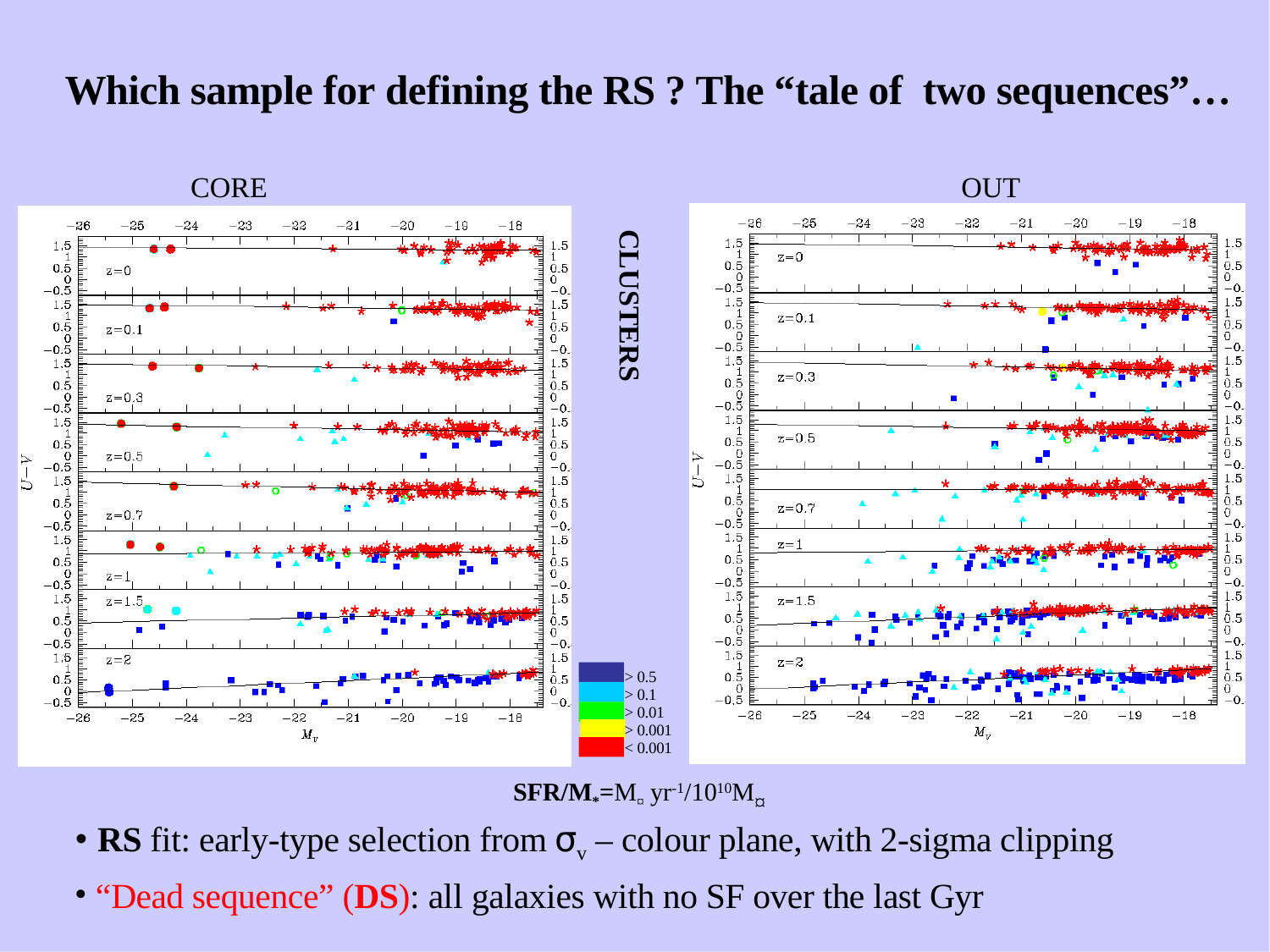Since *z~*1, most of s.f. occurs in less massive galaxies (*downsizing !)* and all star-forming galaxies lie below the RS fits





"Transfusion" from blue cloud to red peak : Star formation moves towards less-massive galaxies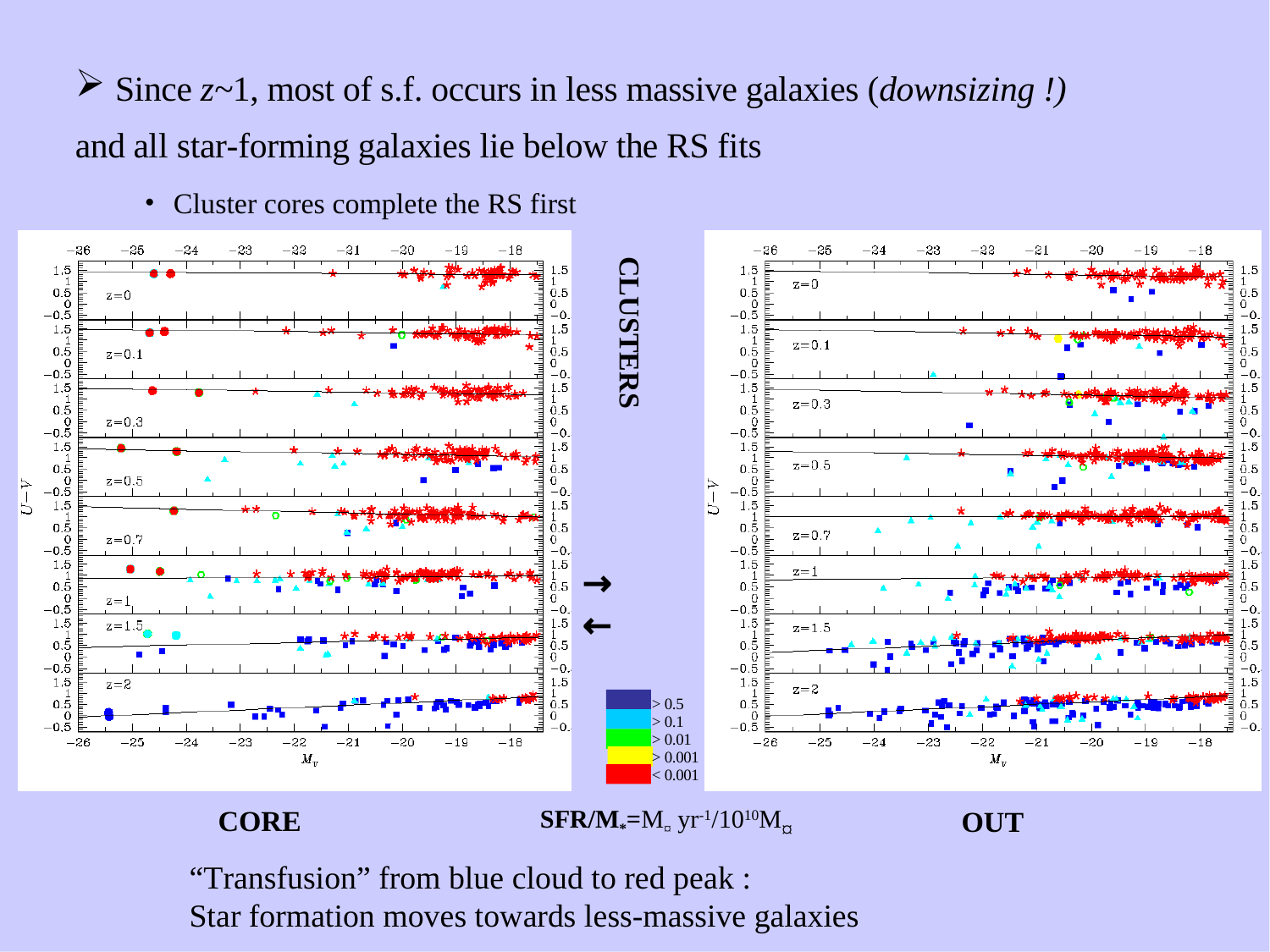#### **Environmental sequence in building the RS**

- Normal groups: s.f. activity lasts down to *z*=0
- FG: earlier shutoff; "universal" CD mass since *z*~1



#### **NORMAL FOSSIL**

"Transfusion" from blue cloud to red peak :

Star formation moves towards less-massive galaxies (slower in groups)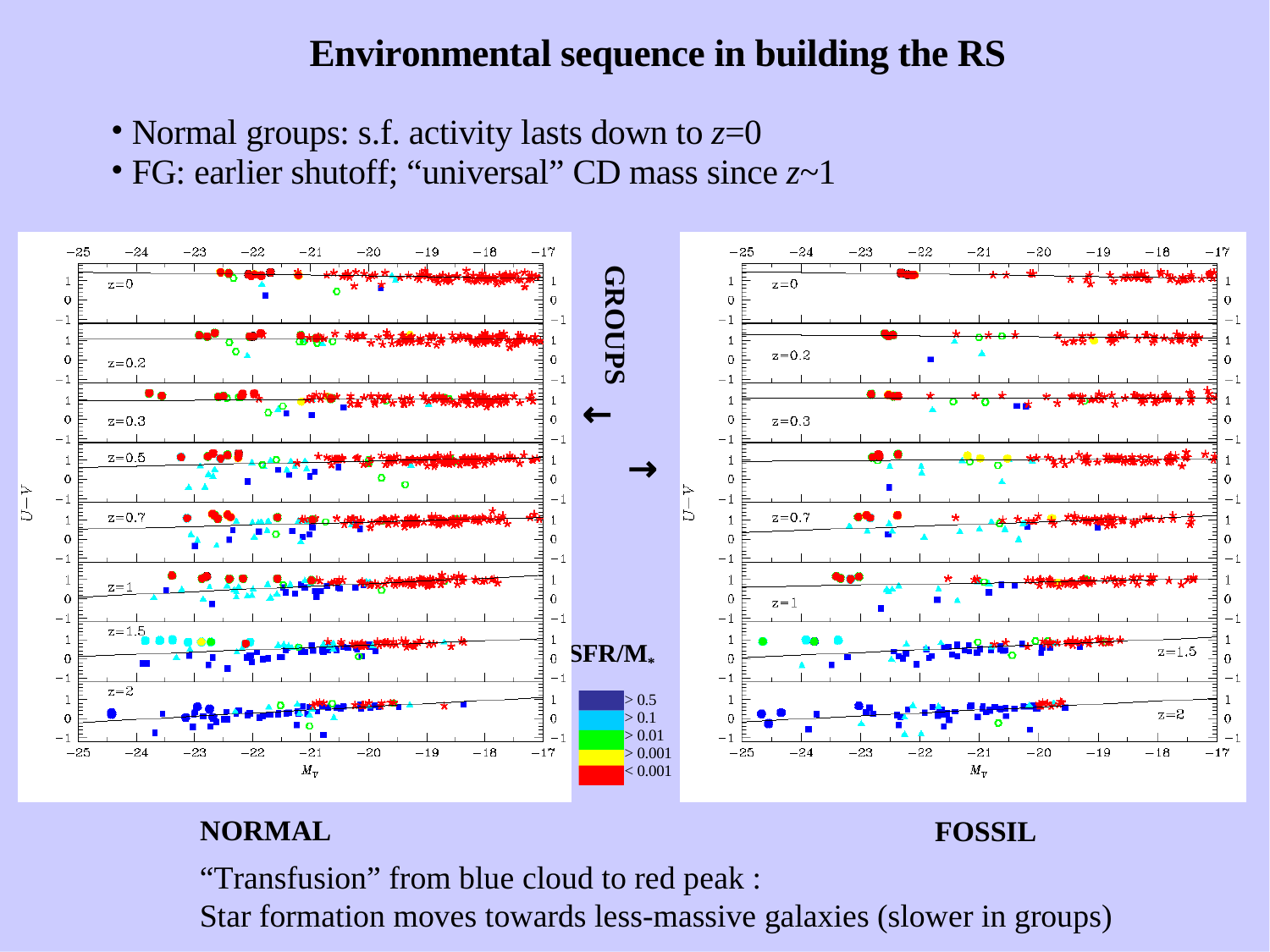#### **Model vs. observations**



Romeo et al., MNRAS 389, 13 (2008)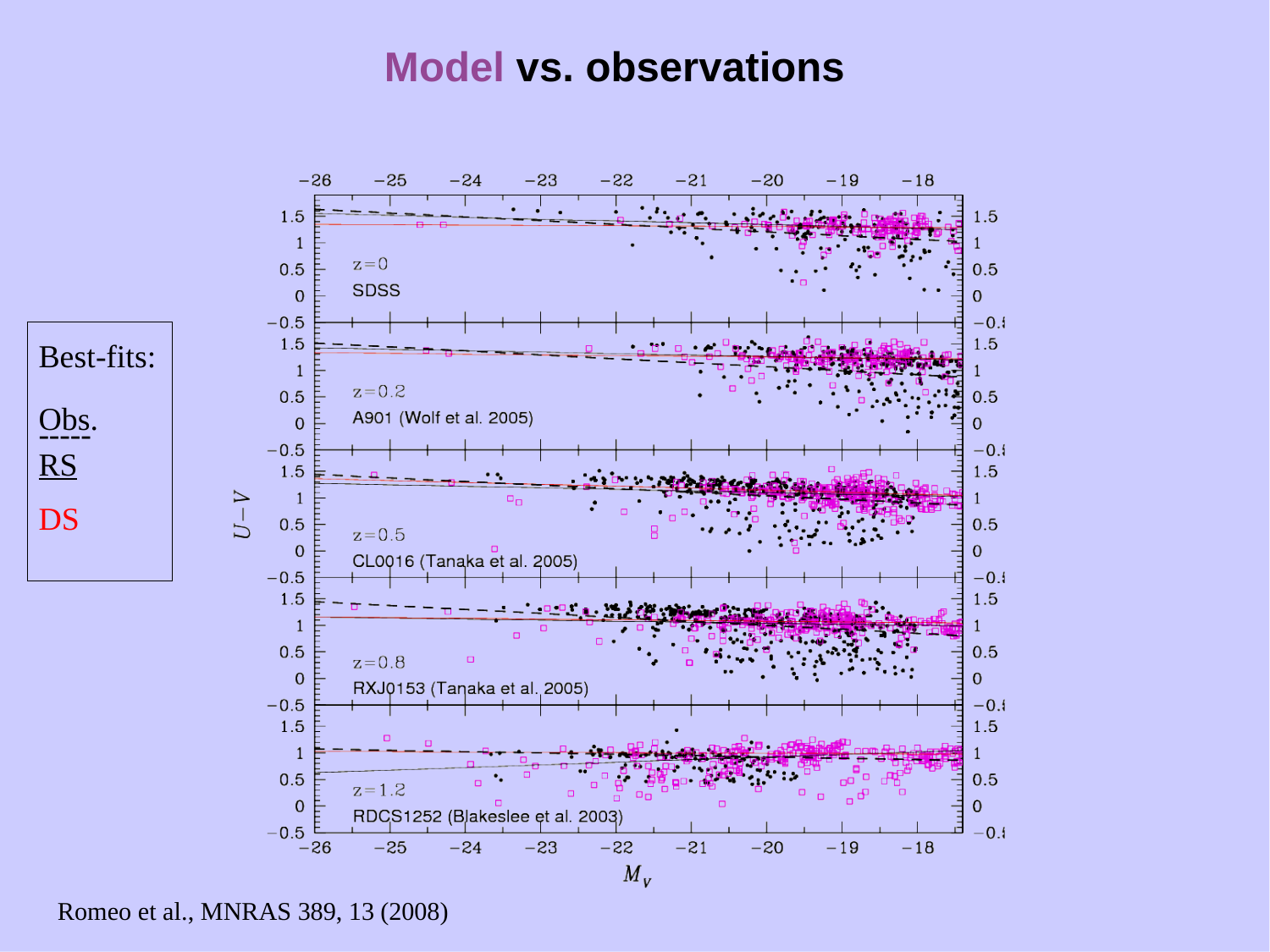#### **Slope, scatter and zero-point of the RS & DS**

- change of slope  $\rightarrow$  constraints the epoch of RS breaking-out
- scatter  $\rightarrow$  measure of duration of s.f. activity

#### **DS: always tight, flatter slope**



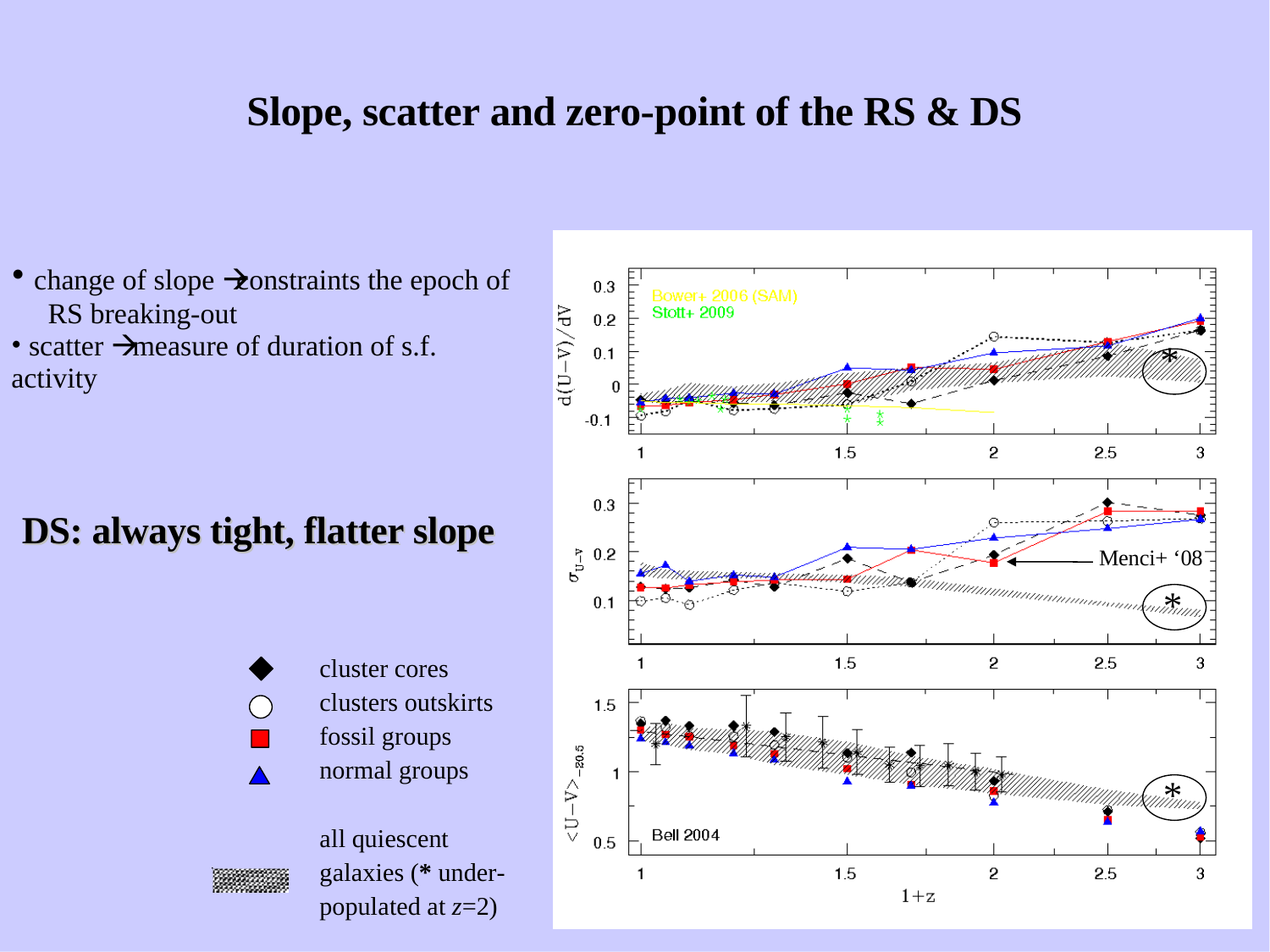



V-I J-K Z-mass

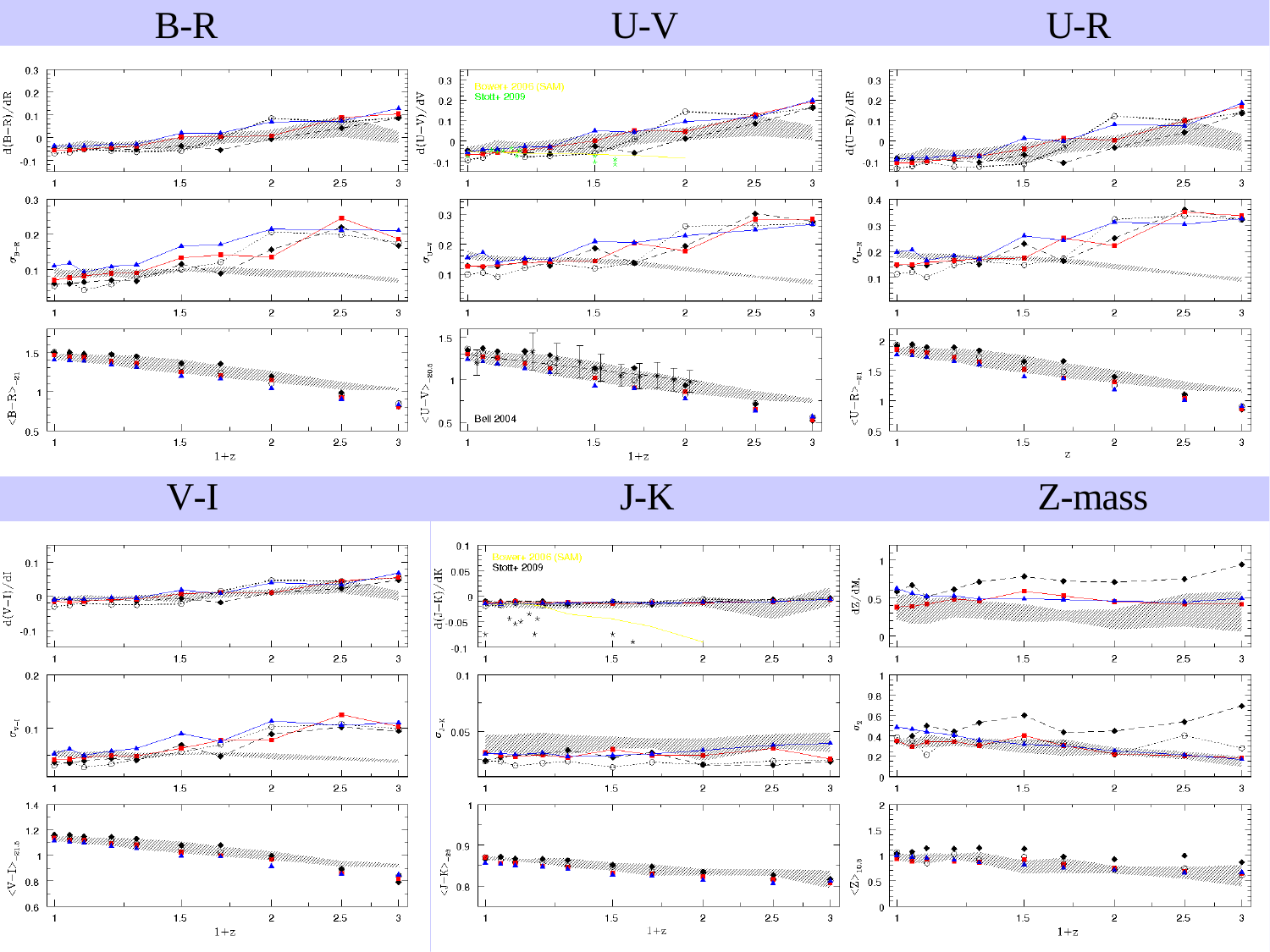# **The slope of the slope…**

|           | $\partial \alpha / \partial z$       | $\partial \sigma / \partial z$       | $\partial$ col/ $\partial$ z |  |
|-----------|--------------------------------------|--------------------------------------|------------------------------|--|
| <b>RS</b> | $\sim$ 0 up to z=0.7<br>$>0$ earlier | $\sim$ 0 up to z=0.3<br>$>0$ earlier | < 0                          |  |
| <b>DS</b> | $\sim$ 0 up to z=1<br>Indef. earlier | < 0                                  | < 0                          |  |
| $J-K$     | $\Omega$                             | < 0<br>0                             |                              |  |
| Z-mass    | $\sim 0$                             | $\sim 0$                             | $\sim 0$                     |  |

*Depends on the selected sample and on the waveband !*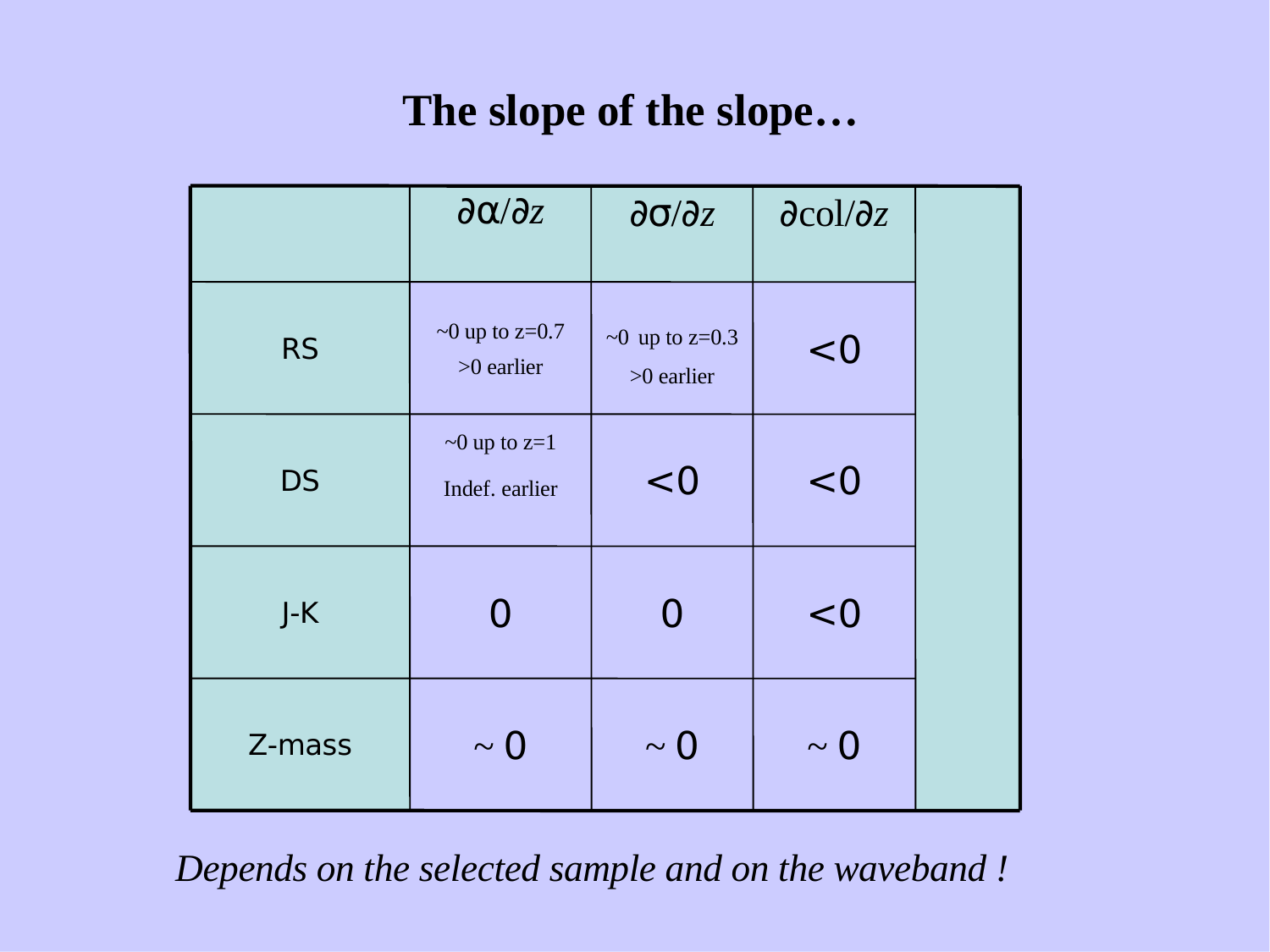### **The RS active to passive ratio**



*z*≈1 (clusters) → 0.5 (groups) : transition epoch between active and quiescent regimes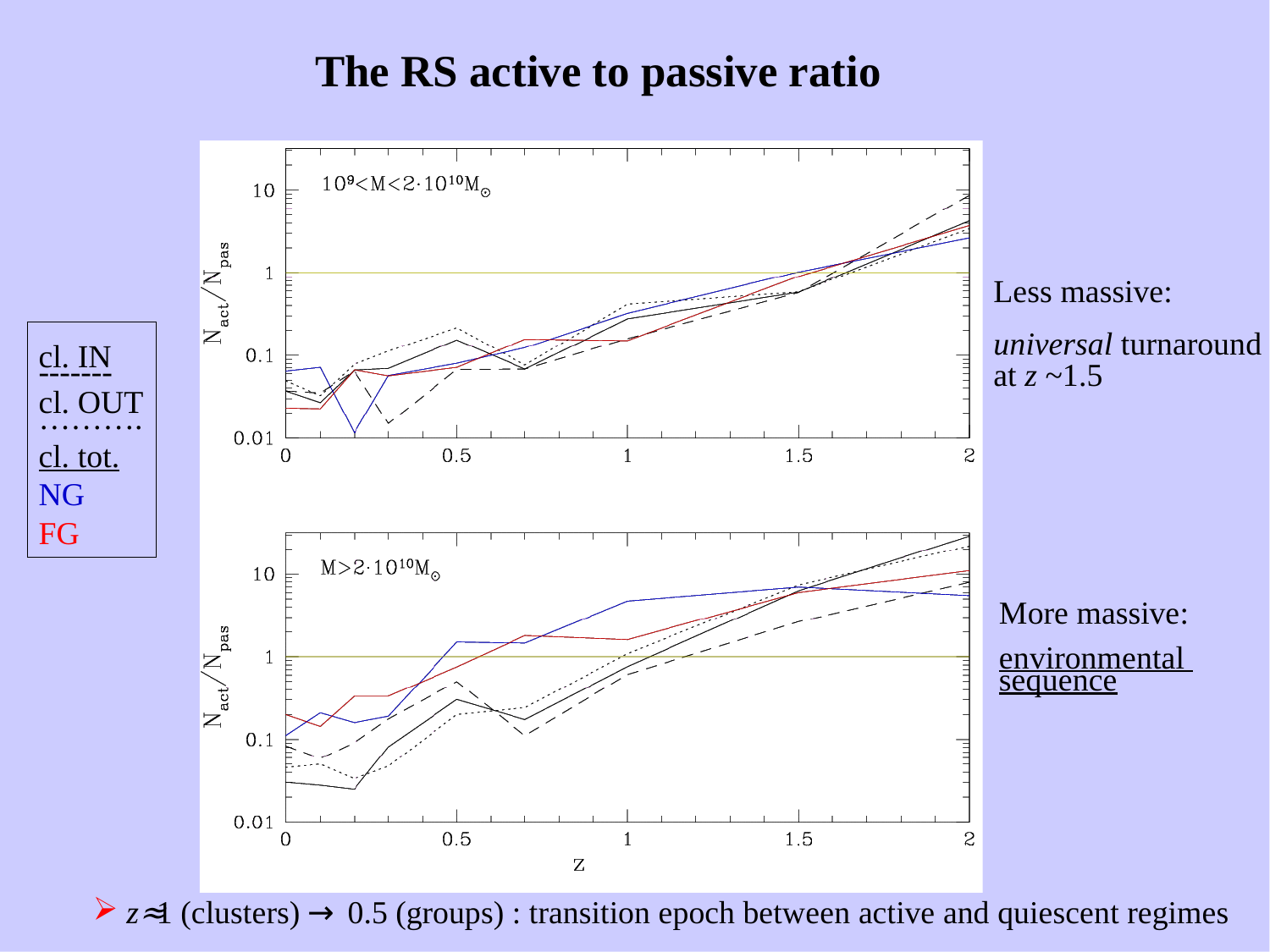## **Environment dependency of the transition redshift**

|                         | $\alpha = \alpha_{DS}$ | $N_{ac} = N_{pas}$ | $N_{ac}$ =<br>50% N <sub>pas</sub> |          |
|-------------------------|------------------------|--------------------|------------------------------------|----------|
| cluster<br>cores        | 0.9                    | 1.1                | 0.85                               |          |
| cluster<br>outskirts    | 0.7                    | 1                  | 0.8                                | redshift |
| Fossil<br>Groups        | 0.4                    | 0.6                | 0.4                                |          |
| <b>Normal</b><br>Groups | 0.2                    | 0.4                | 0.3                                |          |

 $M > 2x10^{10}M$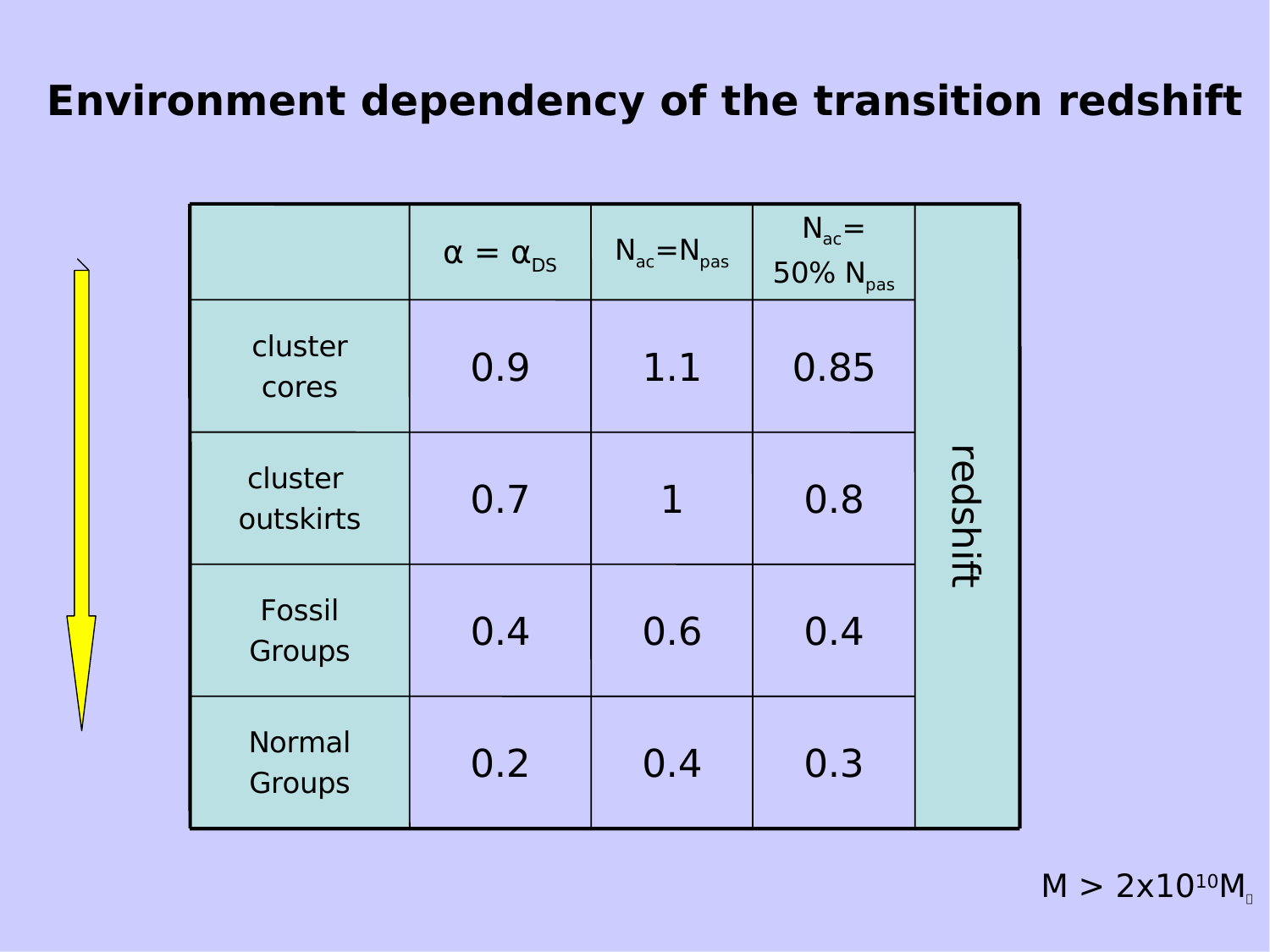## **Environment dependency of the transition redshift**

|                         | $\alpha = \alpha_{DS}$ | $N_{ac} = N_{pas}$ | $N_{ac}$ =<br>$50\%$ N <sub>pas</sub> |          |                                     |
|-------------------------|------------------------|--------------------|---------------------------------------|----------|-------------------------------------|
| cluster<br>cores        | 0.9                    | 1.1                | 0.85                                  |          | Arnouts et al.<br>$\overline{2}007$ |
| cluster<br>outskirts    | 0.7                    | $\mathbf{1}$       | 0.8                                   | redshift |                                     |
| Fossil<br>Groups        | 0.4                    | 0.6                | 0.4                                   |          |                                     |
| <b>Normal</b><br>Groups | 0.2                    | 0.4                | 0.3                                   |          |                                     |

transition redshift ⇔ epoch when RS approaches DS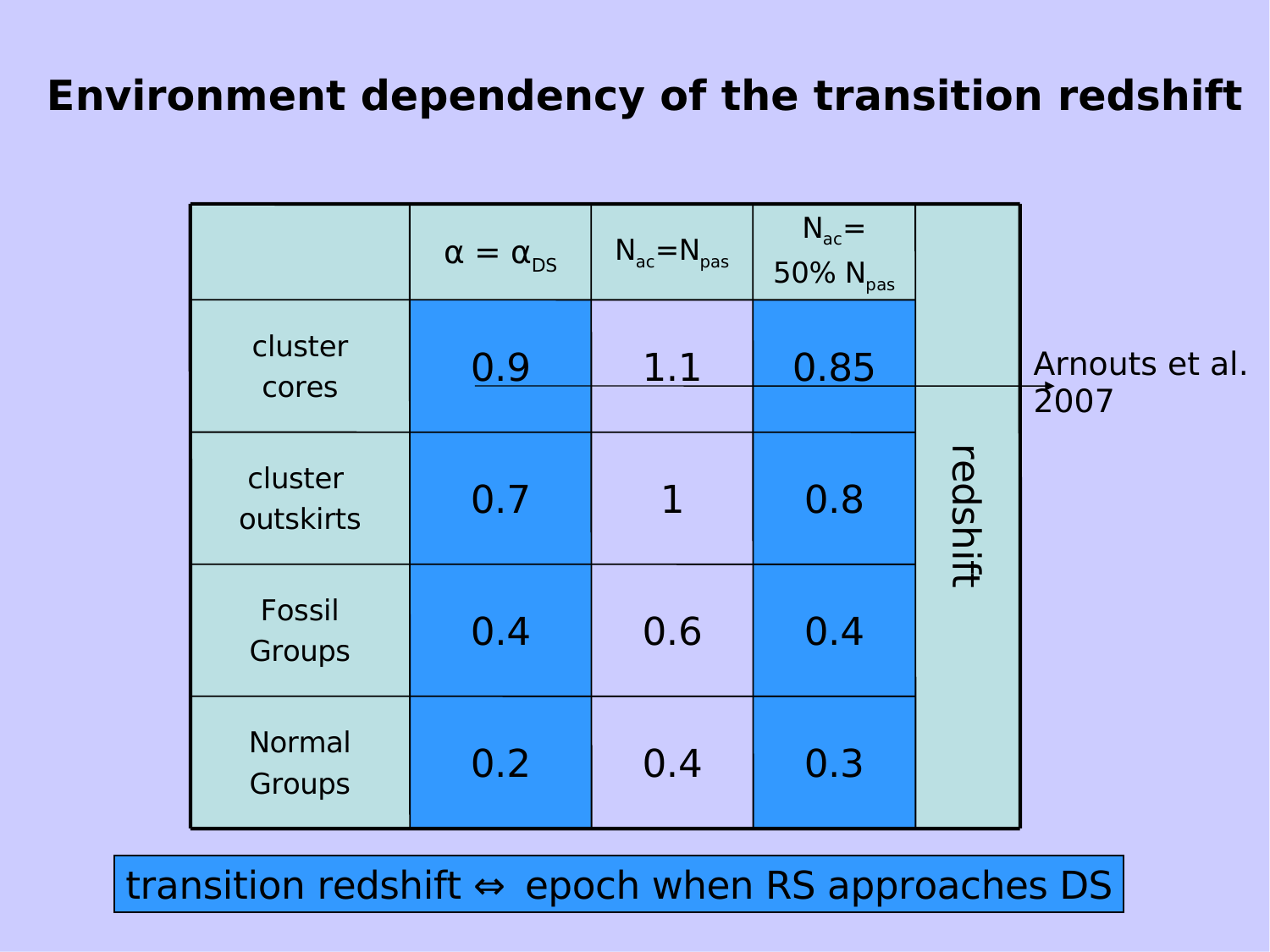#### **The overall luminous-to-faint ratio**

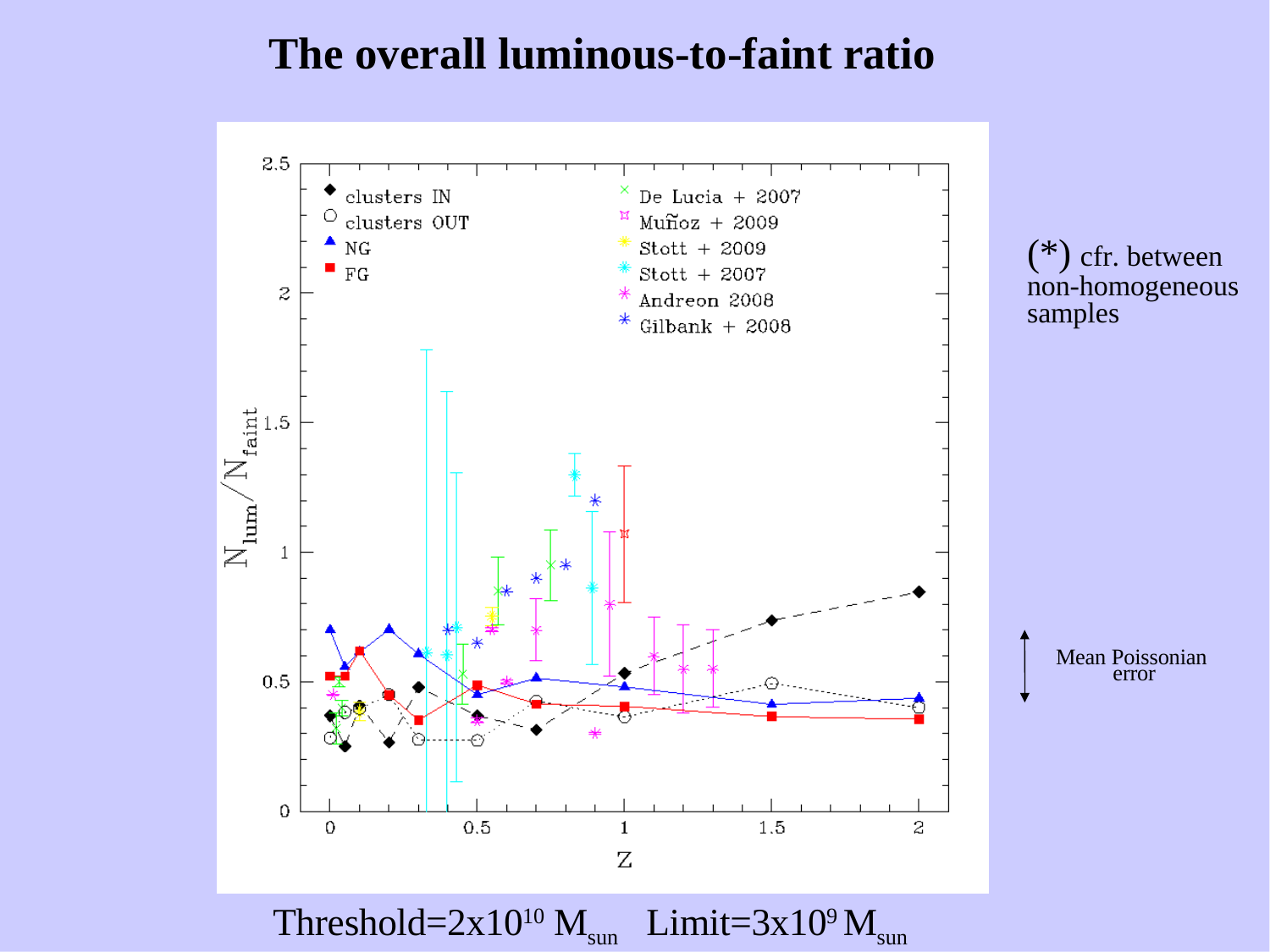#### **The DS luminous to faint ratio**

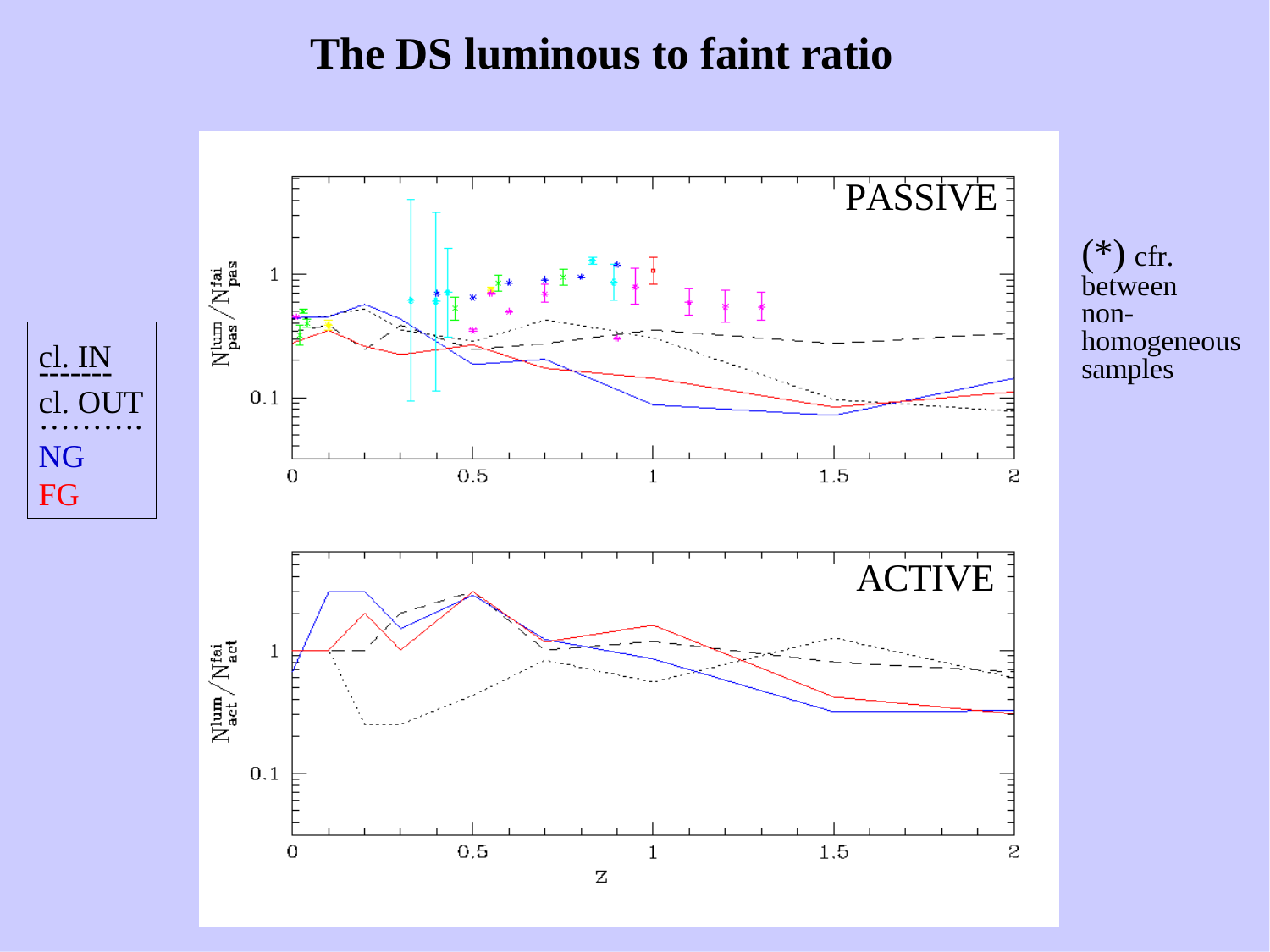### **The RS luminous to faint ratio**



Threshold  $M_v$ =-20 Limit  $M_v$ =-18 at  $z=0 \rightarrow$  pass.evol.  $z>0$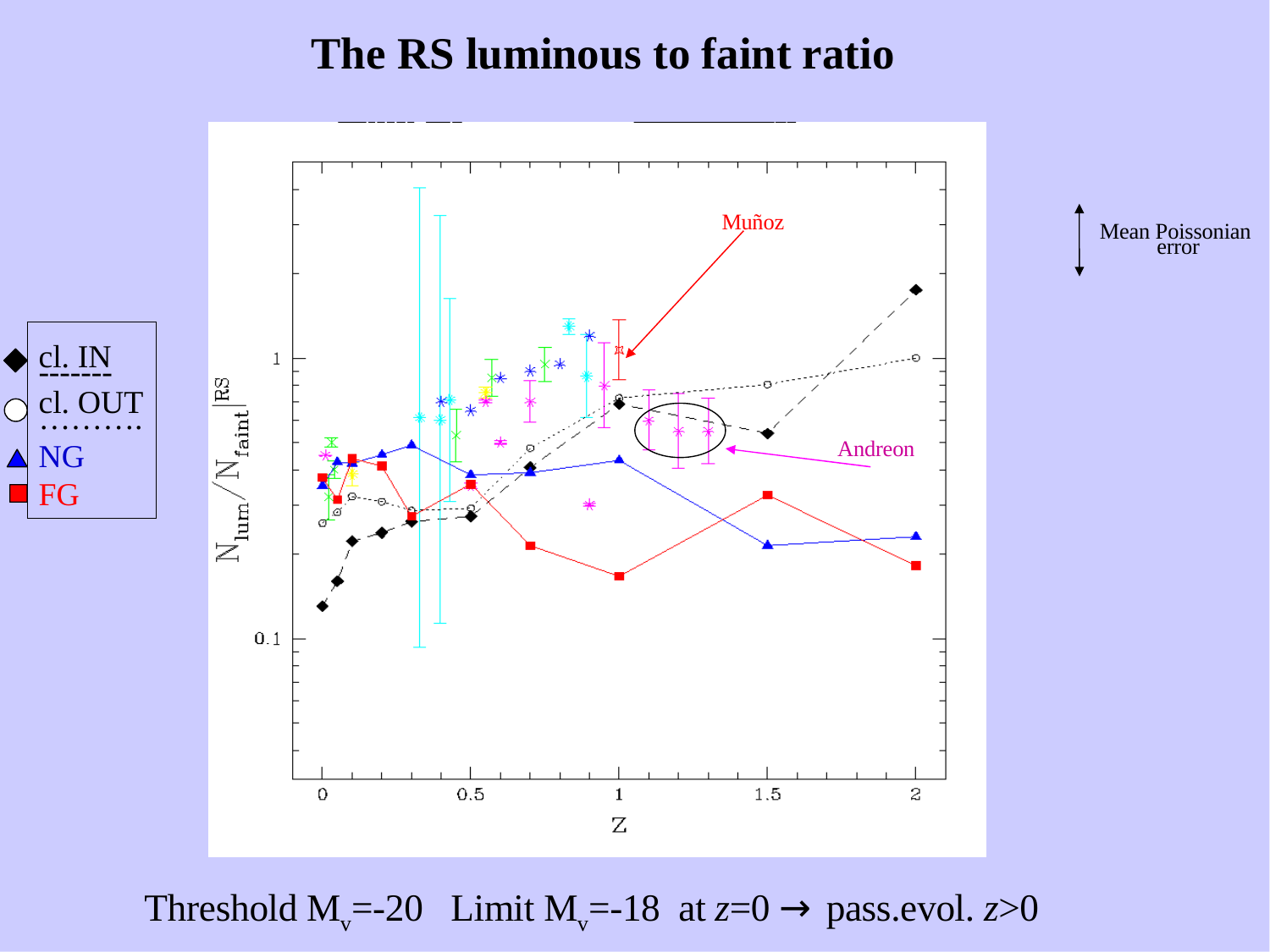#### **Red sequence and (cold) gas fraction**

 $-22$ 

 $-22$ 





 $M_{gas}/M_{*}$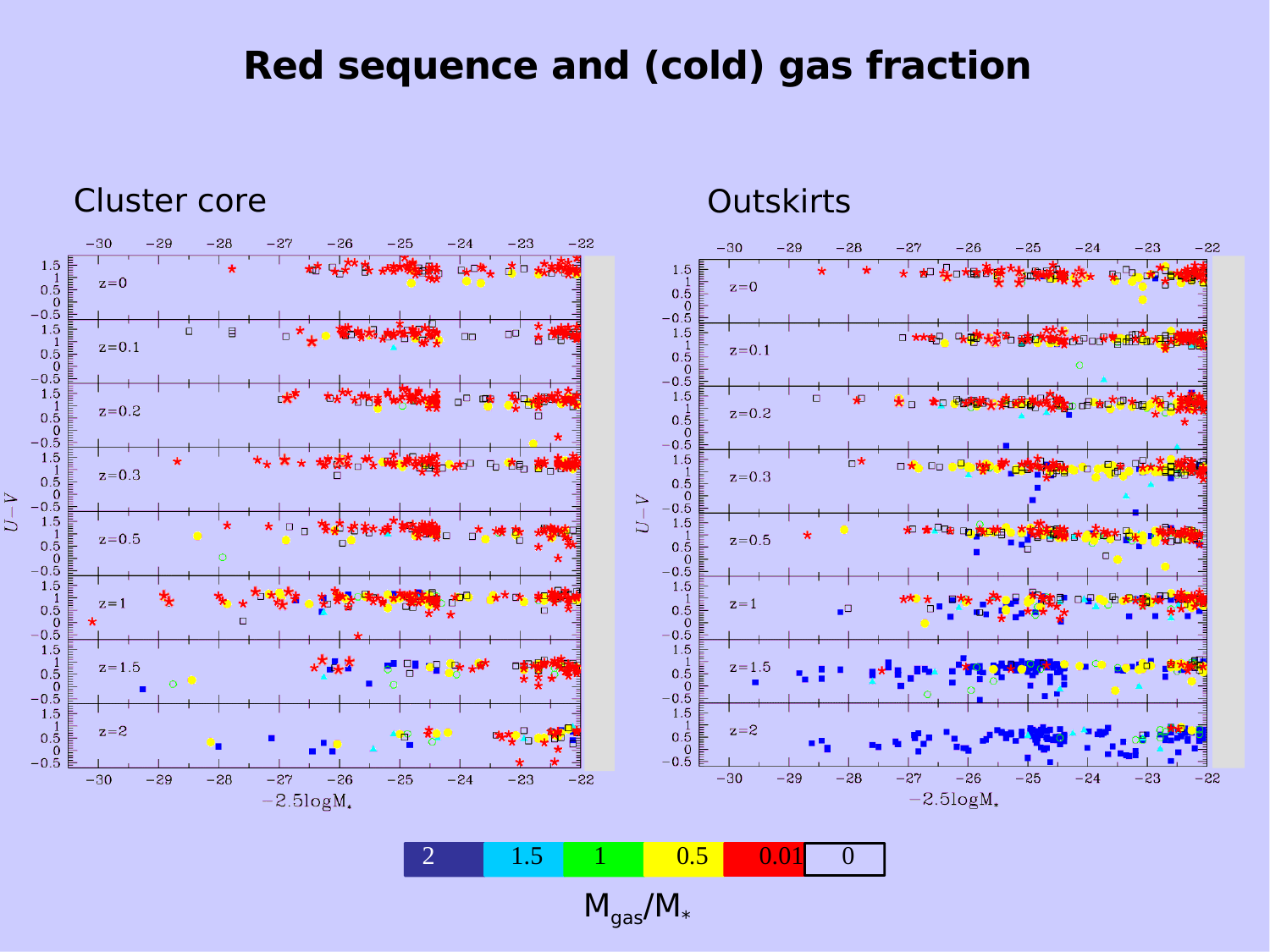# *A way to reconciliation...*

- Quenching of star formation due to lack of cold gas, especially in cluster cores
- Evolution of stellar populations in galaxies is mostly passive (age reddening) at least since  $z \sim 1$ , except from merging on to the BCG
- merging plays a role in the very late epochs through **"dry mergings"** which do not produce major features on the RS. The only regions significantly interested are the external BGC envelopes, where merging are mainly involving dwarfs. These latter might be also just destroyed participating to the ICM enrichment (metals and ICL).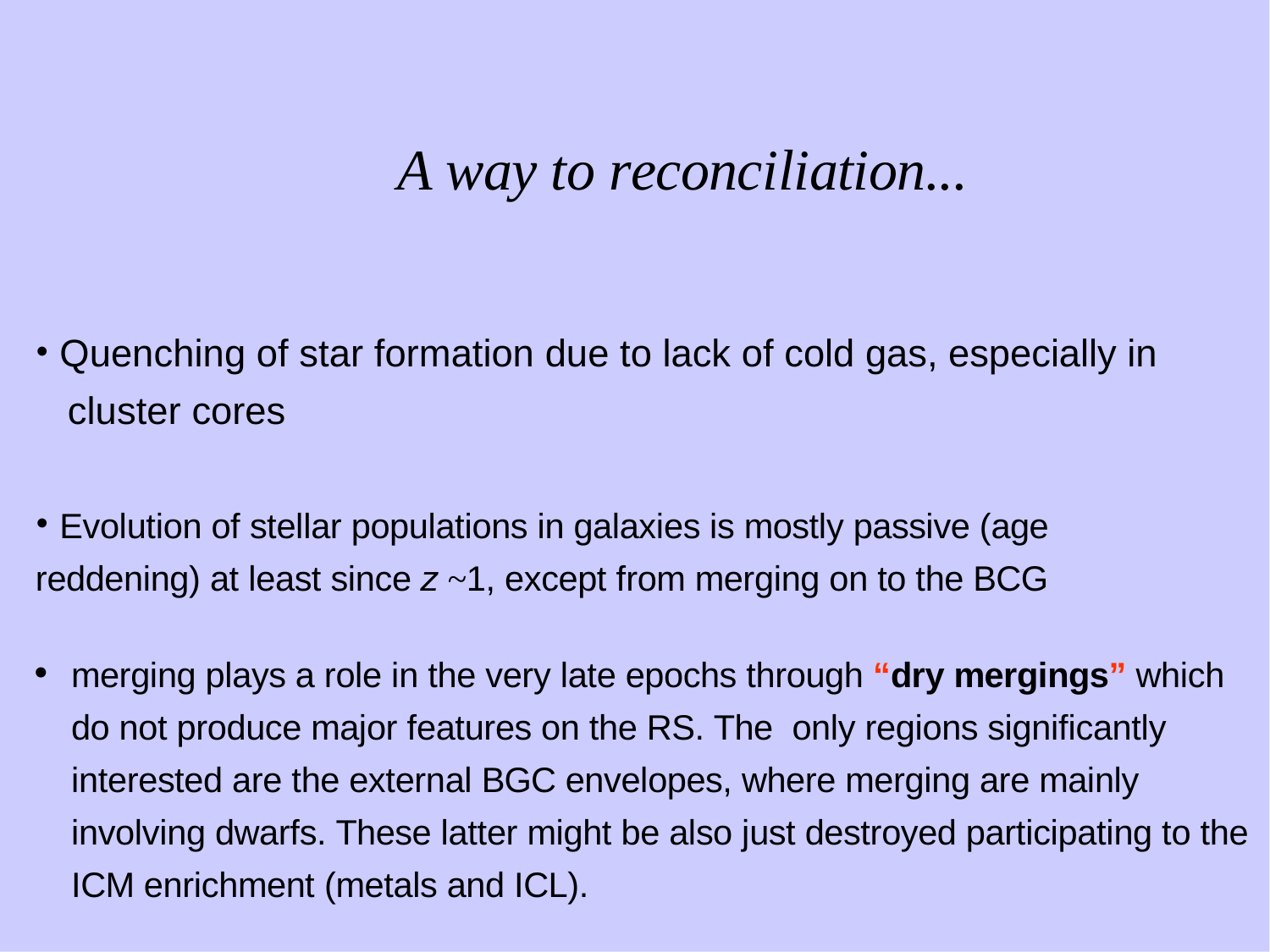



#### **z=0 z=1**

cfr. expected *z*=1 LF if pure p.e. applied back to *z*=0